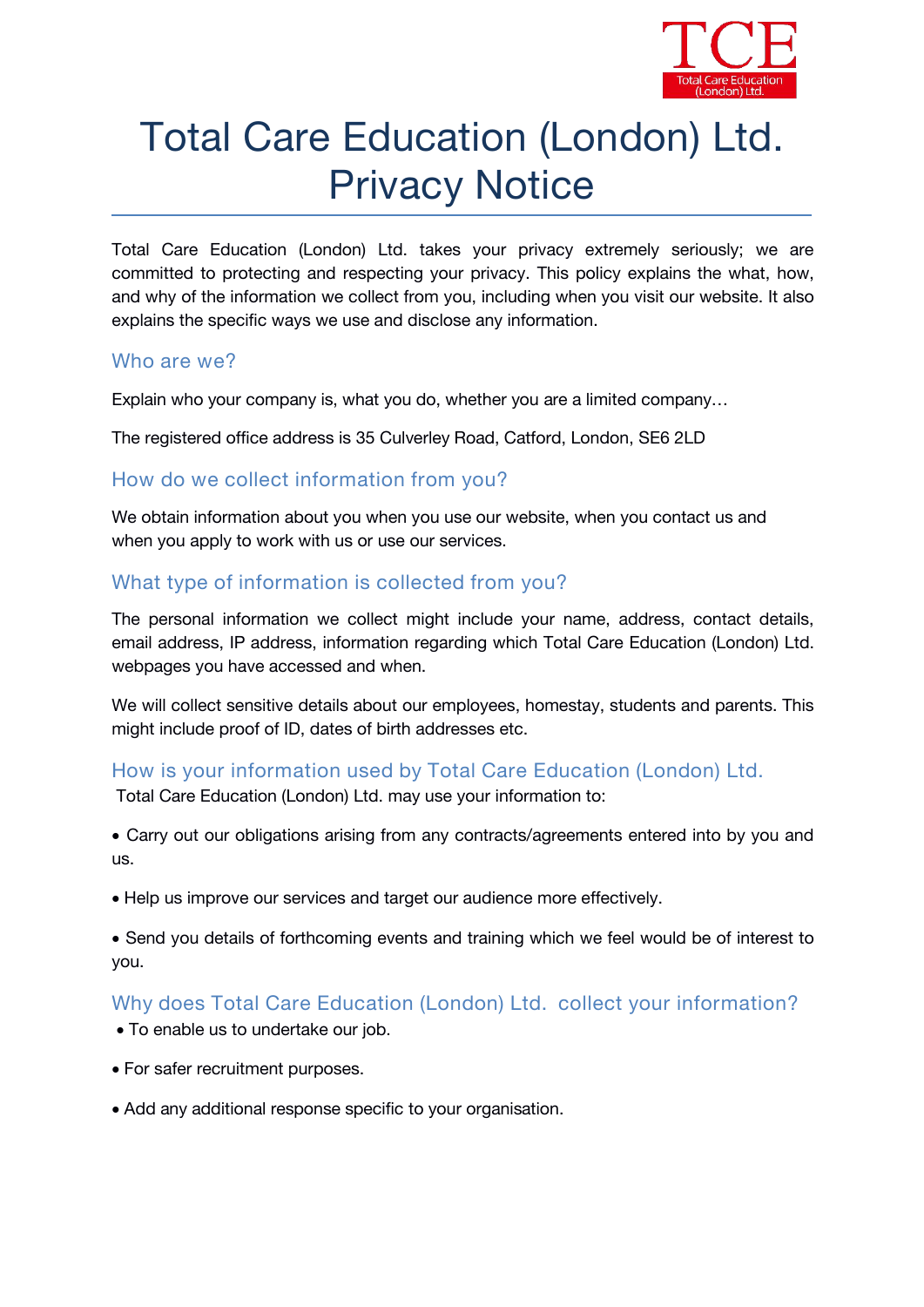

# **Who will your information be shared with?**

 Total Care Education (London) Ltd. will never share your information with any third party, without your prior consent. The exception to this is where there is a safeguarding concern which results in the need to share information with external agencies, the police or the DSL in schools.

 Total Care Education (London) Ltd. will share information on a 'need to know' basis with their staff, homestays, students, parents/agents and schools.

 Total Care Education (London) Ltd. is *seeking membership of AEGIS*. As part of the accreditation process, Total Care Education (London) Ltd. is required to send the AEGIS office a copy of the contact details for all their homestays, partner schools and parents. They will also provide the names of the students. This data is held securely by AEGIS and is destroyed once the inspection process is finished.

 Please be aware that as part of the accreditation/reaccreditation process, AEGIS uses a third party survey software companies such as Survey Monkey to create and run professional online surveys. Survey Monkey's privacy policy can be found here: [https://www.surveymonkey.com/mp/legal/privacy-policy/](about:blank) Total Care Education (London) Ltd. will be required to send homestays, parents, students and schools a link to a questionnaire

Total Care Education (London) Ltd. never sells lists oremail addresses.

**How will** Total Care Education (London) Ltd. **privacy information be provided?**

- orally
- in writing
- electronically

# **General Data Protection Regulations 2018 (GDPR)**

GDPR will replace current data privacy law, giving more rights to you as an individual and more obligations to organisations holding your personal data. We have created this privacy notice, along with information about the increased rights you have in relation to the information we hold on you and the legal basis on which we are using it. How we use your information. This privacy notice tells you what to expect when Total Care Education (London) Ltd. collects personal information. It applies to information we collect about:

visitors to our website;

 complainants and other individuals in relation to a data protection or freedom of information complaint or enquiry;

• people who use our services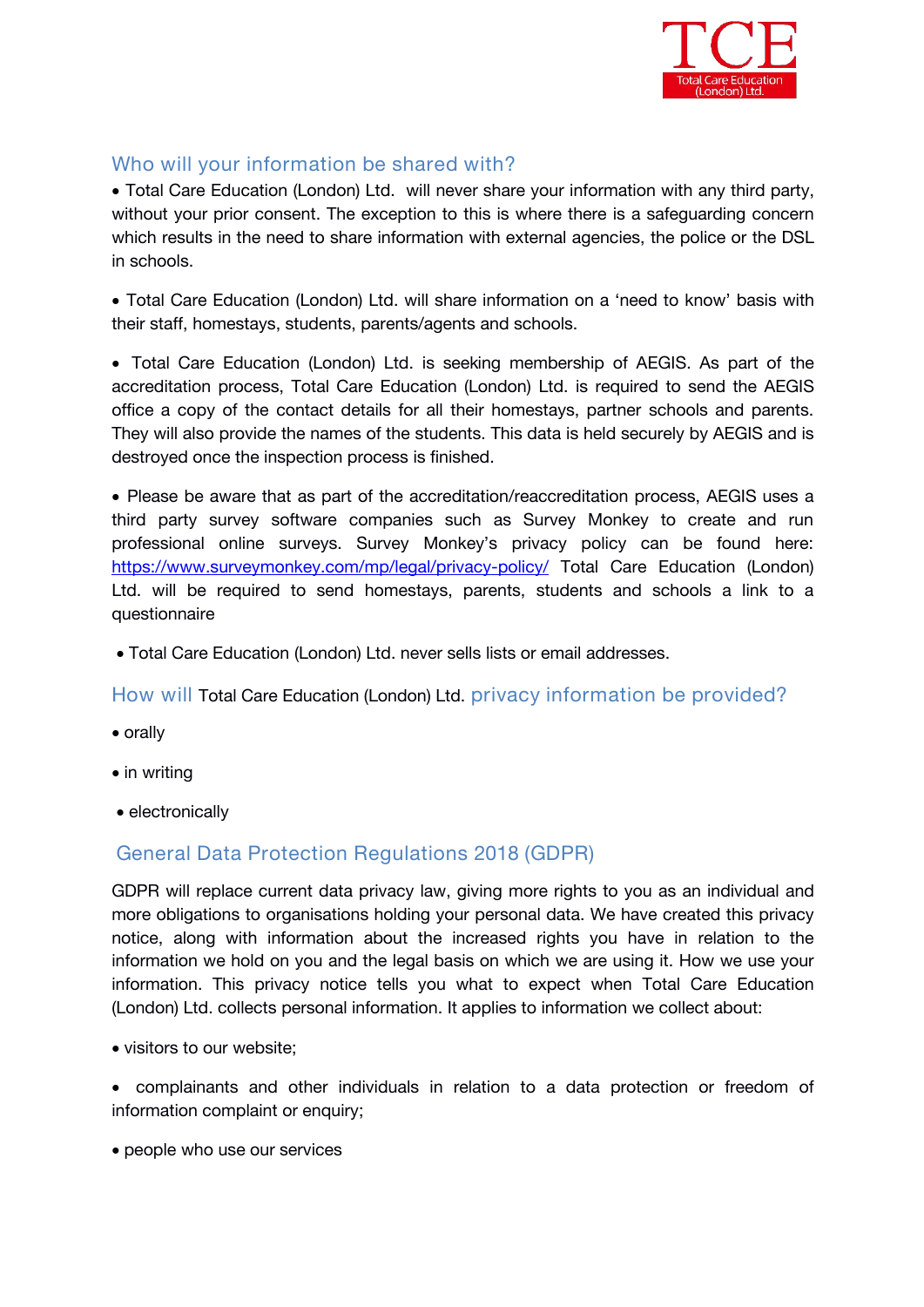

- people who we notify under the Data Protection Act;
- job applicants and our current employees.

# **Use of Cookies by** Total Care Education (London) Ltd. **Website**

Similar to other commercial websites, the Total Care Education (London) Ltd. website uses a technology called "cookies" and web server logs to collect information about how our website is used. A cookie is a very small text document, which often includes an anonymous unique identifier. When you visit a website, that site asks your computer for permission to store this file in a part of your hard drive specifically designated for cookies. Information gathered through cookies and web server logs may include the date and time of visits, the pages viewed, time spent at our website, and the websites visited just before and just after our website. Cookies, in conjunction with our web server's log files, allow us to calculate the aggregate number of people visiting our website and which parts of the website are most popular. This helps us gather feedback so that we can improve our website and better serve our customers. Cookies do not allow us to gather any personal information about you. We use 'session' cookies which enable you to carry information across pages of the website and avoid having to re-enter information. Session cookies enable us to compile statistics that help us to understand how the website is being used and to improve its structure. We also use 'persistent' cookies which remain in the cookies file of your browser for longer and help us to recognise you as a unique visitor to the website, tailoring the content of certain areas of the website to offer you content that match your preferred interests. You can refuse to accept cookies by activating the setting on your browser which allows you to refuse the setting of cookies. However, if you select this setting you may be unable to access certain parts of the website.

#### **Links to other websites**

This Privacy Notice does not cover any links within the Total Care Education (London) Ltd. website linking to other websites/organisations. We encourage you to read the privacy statements on the other websites you visit.

#### **Search engine**

Our website search is powered by Google translate. The Member Search is a custom search against the internal database. Google's privacy policies can be found here: https://policies.google.com/terms Security and performance Total Care Education (London) Ltd. does not use any third party service to help maintain the security and performance of our website, only the service that *the email host* offers with regards to hosting – see Email section below. IP addresses of visitors are taken when people are on our website, as mentioned in the Cookies section above.

#### **People who email us**

Total Care Education (London) Ltd. monitors any emails sent to us, including file attachments, for viruses or malicious software. Please be aware that you have a responsibility to ensure that any email you send is within the bounds of the law*.* Transport Layer Security (TLS) is the protocol used by Total Care Education (London) Ltd. email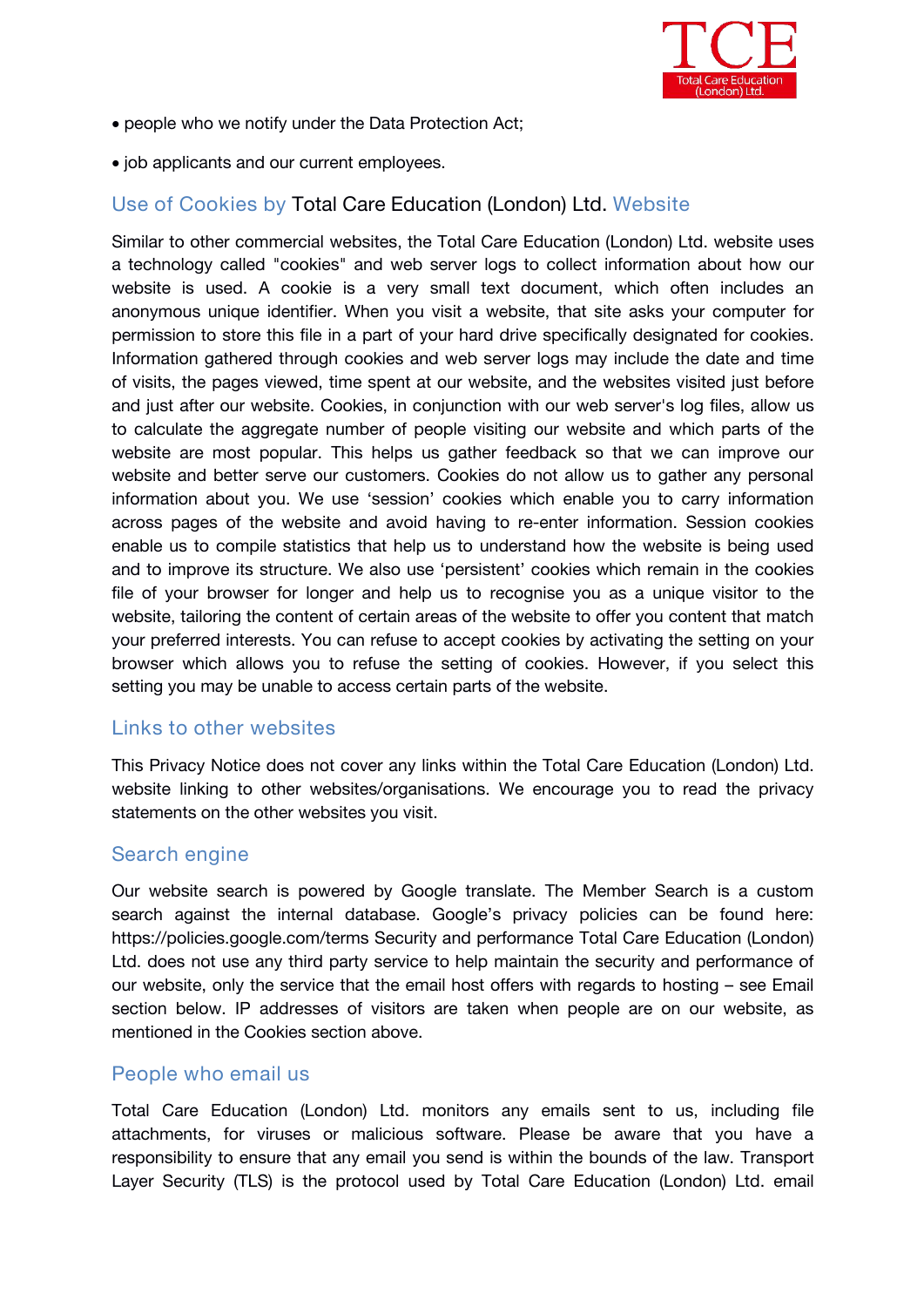

system – a type of end-to-end encryption, which provides internet security over a computer network, which aims to privacy and data integrity between two communicating computer applications. Total Care Education (London) Ltd. uses TLS to encrypt and protect email traffic in transit. Without TLS, emails cannot be accessed by Total Care Education (London) Ltd.*.* TLS is handled by the server and the software (for instance, Outlook). Webmail is the way to access Total Care Education (London) Ltd. emails outside of Outlook or other email client/software. Only people with access details are permitted to access the Total Care Education (London) Ltd. webmail system. The webmail is password protected, and this needs to be a specific strength to work.

## **People who contact us via social media**

Total Care Education (London) Ltd. communicates with parents and students via WeChat.

WeChat's privacy policy can be found here [https://www.wechat.com/en/privacy\\_policy.html](about:blank)

#### **People who call us**

When you call Total Care Education (London) Ltd., *we do not* collect any Calling Line Identification (CLI) information. Our telephone lines are with *O2* their privacy notice can be found at: *https://www.o2.co.uk/termsandconditions/privacy-policy*

#### **People who make a complaint to us**

When we receive a complaint from a person we make up a file containing the details of the complaint. This normally contains the identity of the complainant and any other individuals involved in the complaint. We will only use the personal information we collect to process the complaint. From time to time, we may compile and publish statistics showing information such as the number of complaints we receive, but not in a form which identifies anyone. We usually have to disclose the complainant's identity to whoever the complaint is about. This is inevitable where, for example, the accuracy of a person's record is in dispute. If a complainant does not want information identifying him or her to be disclosed, we will try to respect that. However, it may not be possible to handle a complaint on an anonymous basis. We will keep personal information contained in complaint files for 2 years, from closure. It will be retained in a secure environment and access to it will be restricted according to the 'need to know' principle. Similarly, where enquiries are submitted to us we will only use the information supplied to us to deal with the enquiry and any subsequent issues.

#### **People who use the services of** Total Care Education (London) Ltd.

We never use a third party to deal with any information requests. All requests are handled in-house. Any provided contact details are only used to provide the requested information, or other closely related purposes. For example, we might use such information about people who requested information about Total Care Education (London) Ltd. in order to send them information about our services. However, when people receive this information, they have an option to unsubscribe.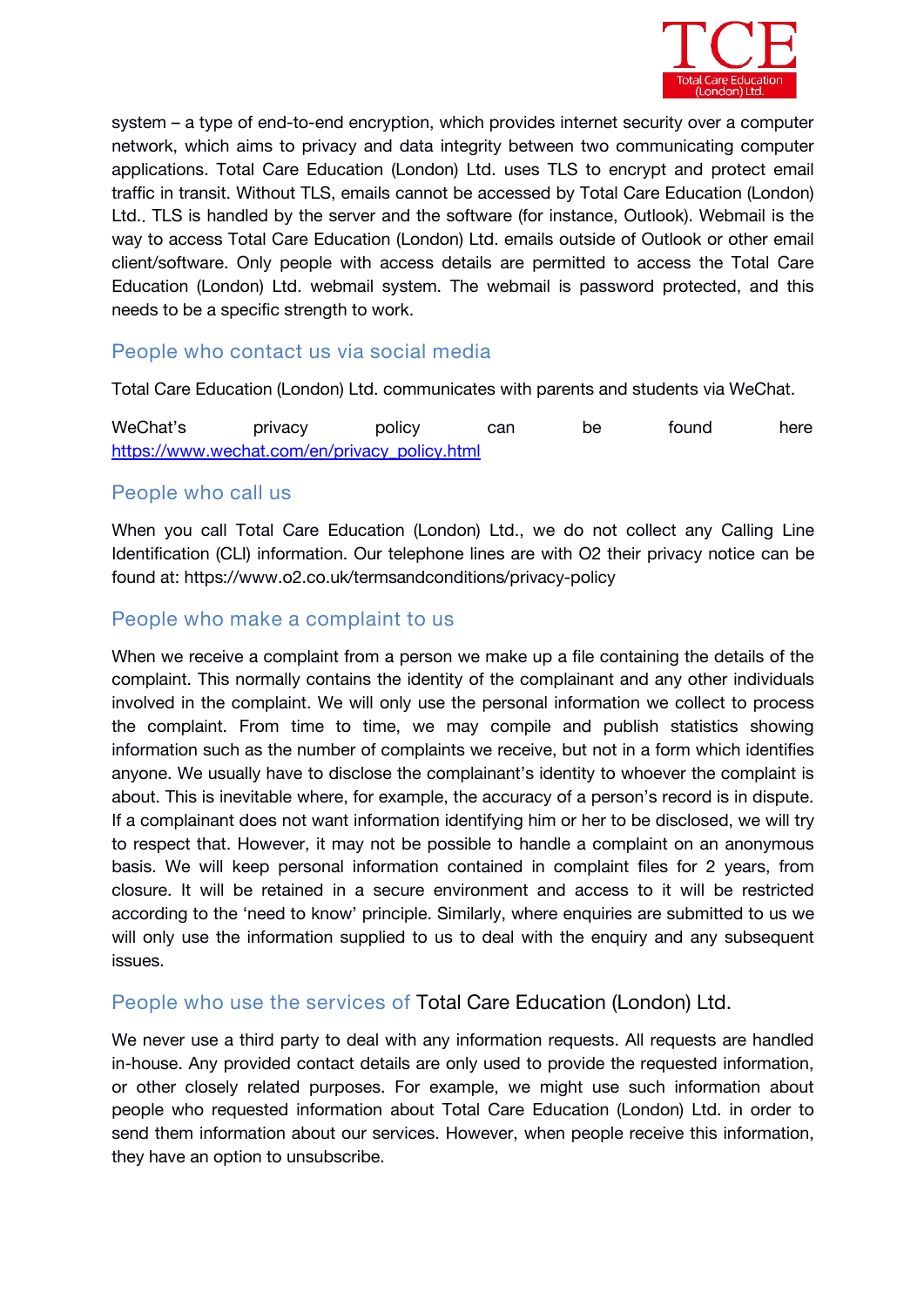

# **Job applicants, current and former** Total Care Education (London) Ltd. **employees**

Total Care Education (London) Ltd. is the data controller for the information you provide during the process unless otherwise stated. Total Care Education (London) Ltd. occasionally uses a third party Recruitment Agency to assist in collating applicants, such as *Reed, Eden Brown.* Such third party recruitment agencies would assist in our recruitment service.

## **What will we do with the information you provide to us?**

All of the information you provide during the recruitment process will only be used for the purpose of progressing your application, or to fulfil legal or regulatory requirements if necessary. We will not share any of the information you provide during the recruitment process with any third parties for marketing purposes or store any of your information outside of the European Economic Area. The information you provide will be held securely by us whether the information is in electronic or physical format. We will use the contact details you provide to us to contact you to progress your application. We will use the other information you provide to assess your suitability for the role you have applied for.

#### **What information do we ask for, and why?**

We do not collect more information than we need to fulfil our stated purposes and will not retain it for longer than is necessary. The information we ask for is used to assess your suitability for employment. You don't have to provide what we ask for but it might affect your application if you do not.

#### **Application stage**

Total Care Education (London) Ltd. will ask for a covering letter and curriculum vitae/application form. We may also ask that applicants complete an equal opportunities questionnaire (Equal Opportunities is not mandatory information – if you do not provide it, it will not affect your application). Equal Opportunity information will not be made available to any staff outside of the recruitment team in a way which can identify you. Any information you do provide will be used only to produce and monitor equal opportunities statistics. When recruiting it is important that our practices are non-discriminatory and fair to all by adhering to the principles underpinning equality of opportunity which are covered in the United Kingdom by the Equality Act 2010 (https://www.gov.uk/guidance/equality-act-2010 guidance). In asking for applicants to provide us with a covering letter and curriculum vitae/application form, we will be requesting personal details including name and contact details. We will also ask you about your previous work experience, education, referees and for answers to questions relevant to the role you have applied for. Staff involved in the recruitment process will have access to this information. As an alternative to paper applications, Total Care Education (London) Ltd. may use online recruitment application forms, if so, the above still applies. Shortlisting Staff involved in the recruitment process will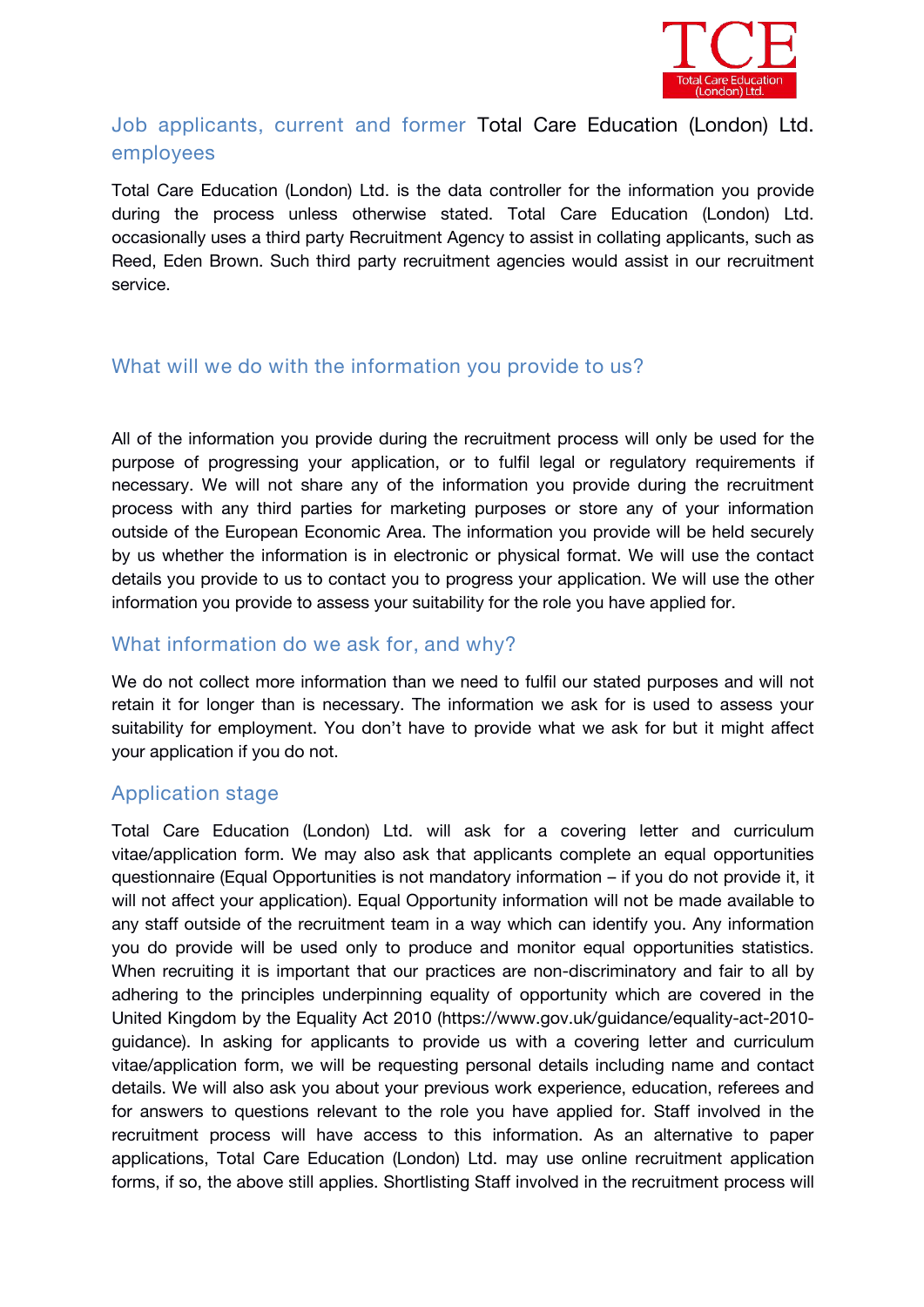

create a shortlist of applicants to call for interview, based on the requirements of the post, in order to select the right candidate for the job.

#### **Assessments**

Total Care Education (London) Ltd. might ask you to participate in tests, and/or to attend an interview – or a combination of these. Information will be generated by you and by us. For example, you might complete a written test or we might take interview notes. This information is held by Total Care Education (London) Ltd.. If you are unsuccessful following assessment for the position you have applied for, we may ask if you would like your details to be retained in our talent pool for a period of 1 year  $-$  a non-statutory recommended retention period. If you say yes, we would proactively contact you should any further suitable vacancies arise within this time period.

## **Conditional offer**

If Total Care Education (London) Ltd. makes a conditional offer of employment we may ask you for information so that we can carry out pre-employment checks. You must successfully complete pre-employment checks to progress to a final offer. We are required to confirm the identity of our staff, their right to work in the United Kingdom and seek assurance as to their trustworthiness, integrity and reliability. You may therefore be required to provide:

• Proof of your identity and right to work in the UK- you will be asked to attend our office with original documents e.g. passport, we will take copies. Such copies will be kept for 6 years beyond the end of your period of work with Total Care Education (London) Ltd., in line with statutory recommended retention periods.

• Proof of your qualifications – if applicable, you will be asked to attend our office with original documents, we will take copies. Such copies will be kept for 6 years beyond the end of your period of work with Total Care Education (London) Ltd..

 We will contact your referees, using the details you provide in your application, directly to obtain references.

# **Start date**

If we make a final offer which is accepted, we will also ask you for the following:

• Bank details – to process salary payments;

 Emergency contact details – so we know who to contact in case you have an emergency at work;

Details required enabling you to join our pension scheme (where applicable);

 Once employment commences (where applicable), we will ask you to complete an application for a Basic Criminal Record check via the Disclosure and Barring Service;

 Total Care Education (London) Ltd.'s Code of Conduct requires all staff to declare if they have any potential conflicts of interest.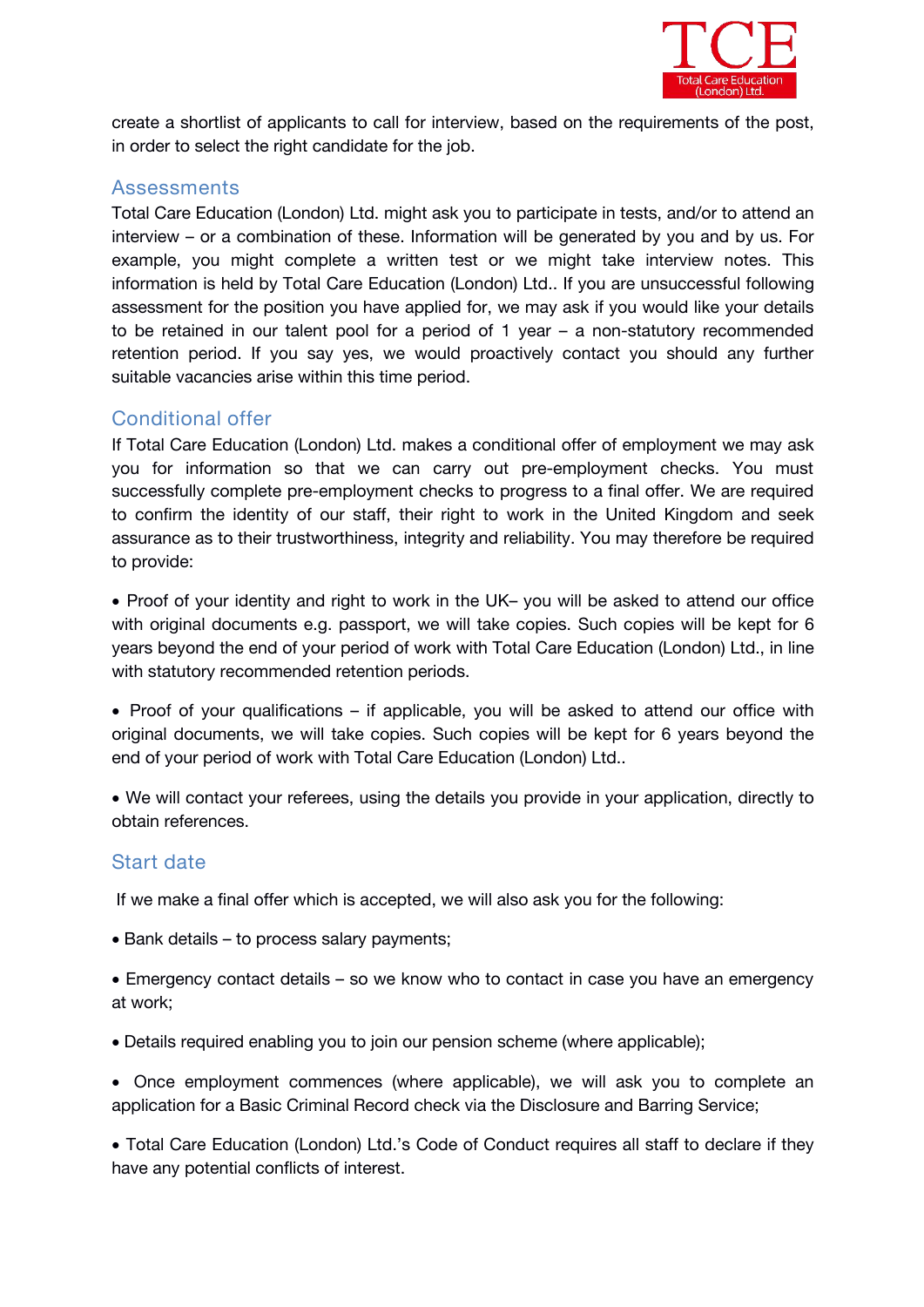

# **How long is the information retained for?**

If you are successful, the information you provide during the application process will be retained by us as part of your employee file for the duration of your employment plus 6 years following the end of your employment. This includes your criminal records declaration, fitness to work, records of any security checks, references, and equal opportunities information. The 6-year time limit refers to the timeframe in which legal proceedings must be commenced as laid down under the Limitation Act 1980. Thus, where documents may be relevant to a contractual claim, it is recommended that these be retained for at least the corresponding 6-year limitation period. If you are unsuccessful at any stage of the process, the information you have provided until that point, will be retained for 1 year (a recommended (non-statutory) retention period), from the closure of the campaign. This includes equal opportunities information, and any information generated throughout the assessment process, for example interview notes.

## **How we make decisions about recruitment?**

Final recruitment decisions are made by the recruitment team. All of the information gathered during the application process is taken into account. You are able to ask about decisions made about your application by emailing:*Maria Pink, [mariap.totalcare@gmail.com;](mailto:mariap.totalcare@gmail.com) Pam Fei Pamela@mschai.com*

# **Your rights Under the Data Protection Act 1998 and subsequent legislation (such as GDPR, 2018)**

You have rights as an individual which you can exercise in relation to the information we hold about you.

# **Complaints or queries**

Total Care Education (London) Ltd. tries to meet the highest standards when collecting and using personal information. For this reason, we take any complaints we receive about this very seriously. We encourage people to inform us if they think that our collection or use of information is unfair, misleading or inappropriate. We would also welcome any suggestions for improving our procedures. If you would like to make a complaint about the way we have processed your personal information, you can contact us at *mariap.totalcare@gmail.com , Maria.*

#### **Access to personal information**

Total Care Education (London) Ltd. tries to be as open as it can be in terms of giving people access to their personal information. Individuals can find out if we hold any personal information by making a 'subject access request' under the Data Protection Act 1998 and subsequent legislation. If we do hold information about you we will:

- give you a description of it;
- tell you why we are holding it;
- tell you who it could be disclosed to; and